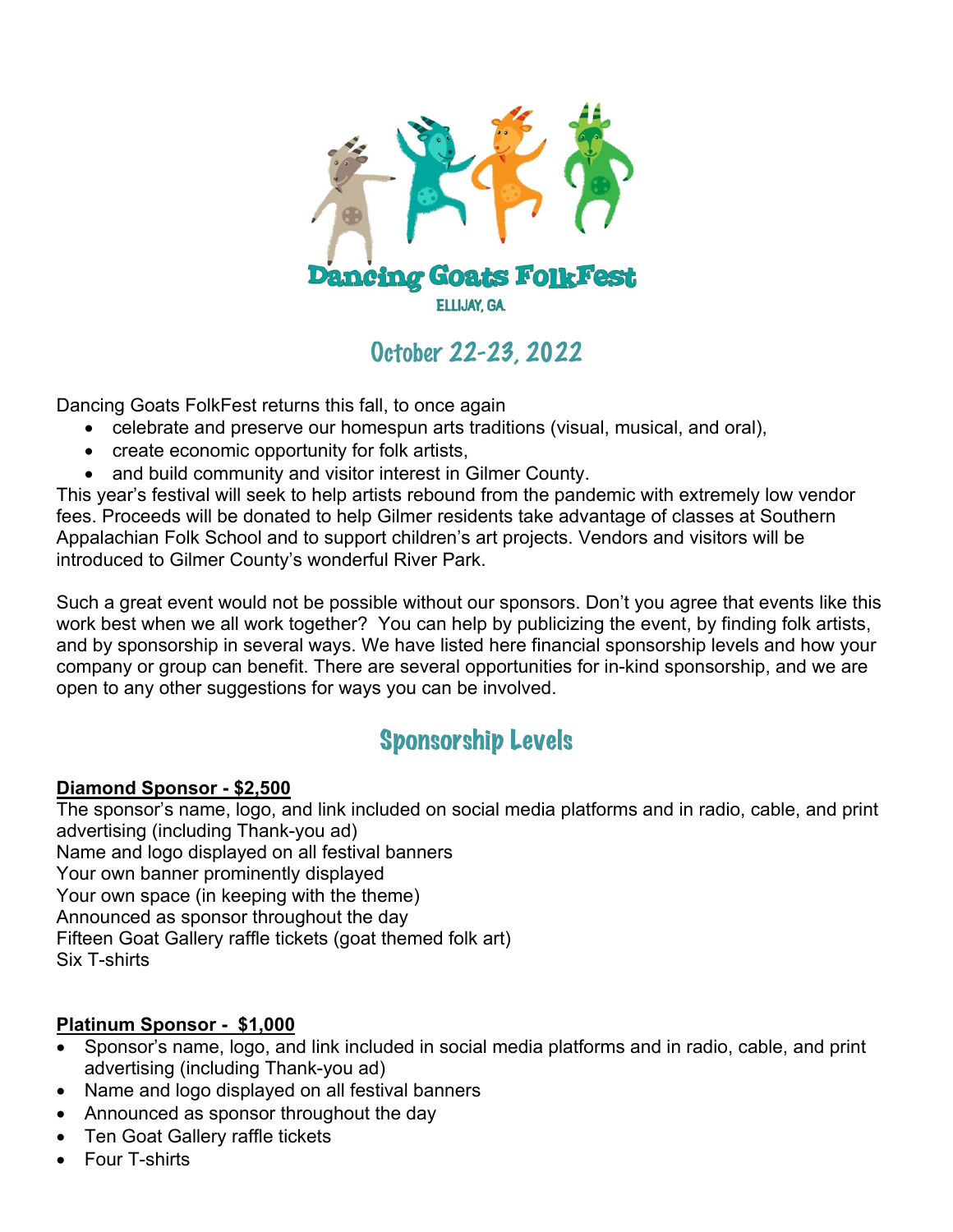#### **Gold Sponsor - \$750**

- Sponsor's name, included in social media platforms and in radio, cable, and print advertising (including Thank-you ad)
- Name and logo on festival location banner
- Announced as sponsor throughout the day
- Eight Goat Gallery raffle tickets
- Three T-shirts

#### **Silver Sponsor - \$500**

- Sponsor's name, included in social media platforms and in radio, cable, and print advertising (including Thank-you ad)
- Name on festival banner
- Announced as sponsor throughout the day
- Six Goat Gallery raffle tickets
- Two T-shirts

#### **Bronze Sponsor - \$250**

- Name displayed on social media platforms
- Inclusion in Thank-you ad
- Three Goat Gallery raffle tickets
- Announced as sponsor throughout the day
- One T-shirt

#### **Festival Friend - \$100**

- Announced as sponsor throughout the day
- Included in newspaper and social media advertising

### **In-kind Sponsorship Ideas; Recognition Levels Negotiable**

Musician stipends Vendor or entertainer accommodations Advertising, fliers, banners and signs Prizes for goat contests Fencing and fencing placement for goat contest area Use of chairs, hay bales, tables, and tents Supplies for signs, decorations, seating, etc.

We are also looking for a Scout group to handle clean-up in exchange for a camp donation and a community group to organize and work an old-fashioned cake walk or cake auction in exchange for half the proceeds. We'd love to hear your ideas.

Please let us know how you'd like to be involved as soon as possible. Some media deadlines are early for fall events, and recognizing your contribution is important to us.